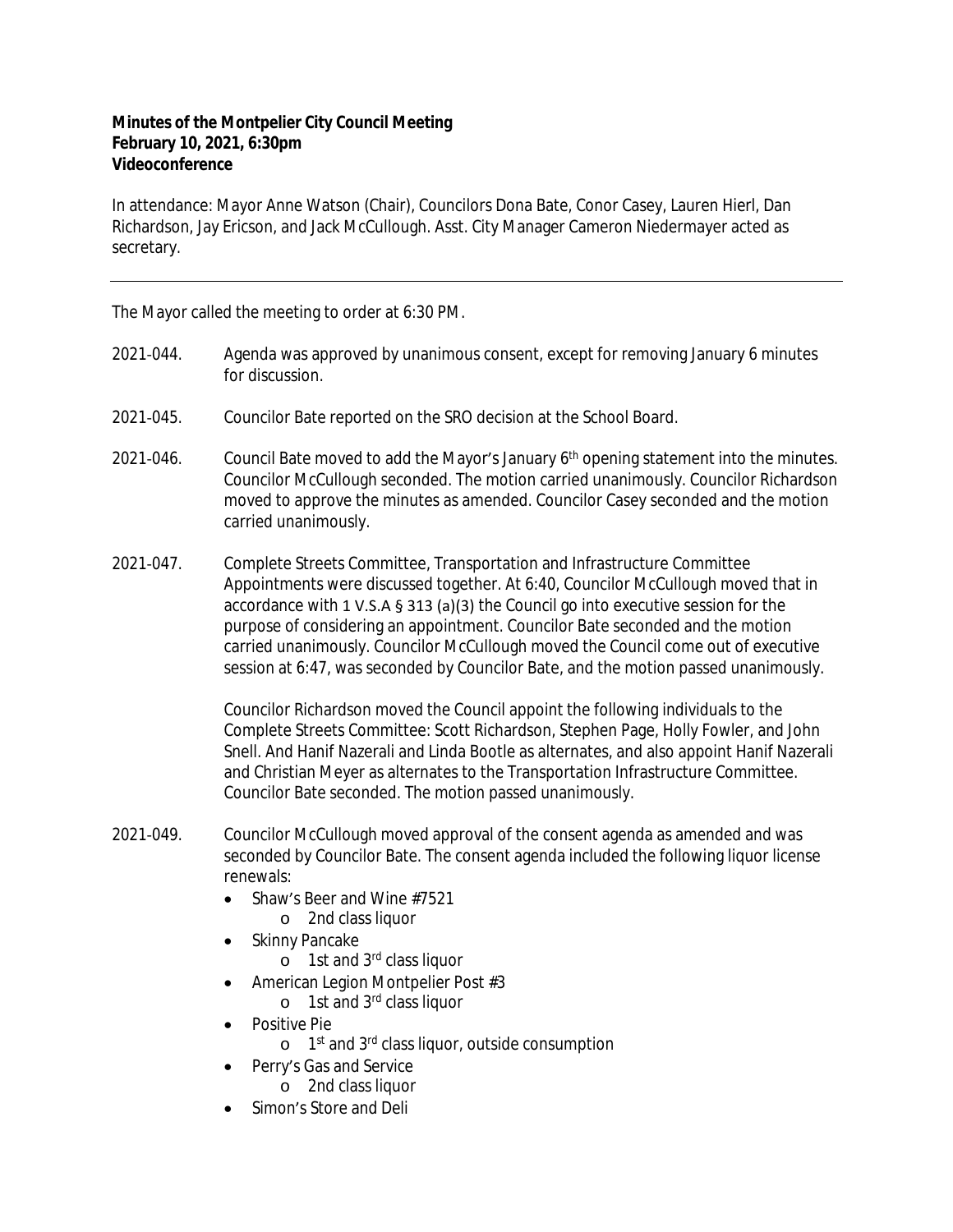- o 2nd class liquor
- Walgreens #17596
	- o 2<sup>nd</sup> class liquor
- Bashara & Company J Morgans
	- o 1 st, 3rd class liquor, outside consumption
- Fastop
	- o 2nd class liquor
- Champlain Farms
	- o 2<sup>nd</sup> class liquor
- Yankee Wine and Spirits
	- o 2<sup>nd</sup> class liquor Three Penny Taproom
		- o 1 st and 3rd class liquor, outside consumption

The motion carried unanimously after brief discussion.

- 2021‐050. The Transit Center public art project was discussed with Sabrina Fadial and Rob Hitzig. No formal action.
- 2021‐051. Zoning Amendments were discussed with Planning Director Mike Miller. Councilor McCullough moved to add the driveway change (as presented) to the package. Councilor Casey seconded and the motion carried unanimously.
- 2021‐052. Utility budgets were discussed with Finance Director Kelly Murphy, and Donna Barlow Casey and Kurt Motyka of the Public Works Department. Councilor Casey moved to approve the utility budgets as presented. Councilor Bate seconded. The motion carried unanimously following additional discussion.
- 2021‐053. The Council discussed amendment to Committee and Board Policies. Councilor McCullough moved the Council "adopt the language as we've amended it tonight." Councilor Casey seconded and the motion carried unanimously.
- 2021‐055. Councilor Casey relayed questions from businesses about parklets, as well as the noncitizen voting proposal status. Councilor Ericson acknowledged the work of all the partners in maintaining the ski trails. Councilor Richardson offered a lobbying committee report, ad noted the possible federal funds that could become available. Councilor Hierl gave a Social and Economic Justice Committee report.

The Mayor reported on the mayor's group policy discussion. She also made note of the fact that Burlington is considering a responsible contractor ordinance. She also gave a heads up regarding home energy innovation ordinance on coming agenda.

- 2021‐056. The City Clerk reported on the legislature, tax payments, the election, and the recent lawsuit targeting municipal clerks.
- 2021‐057. The City Manager noted the coming holiday and the coming parklet discussion.